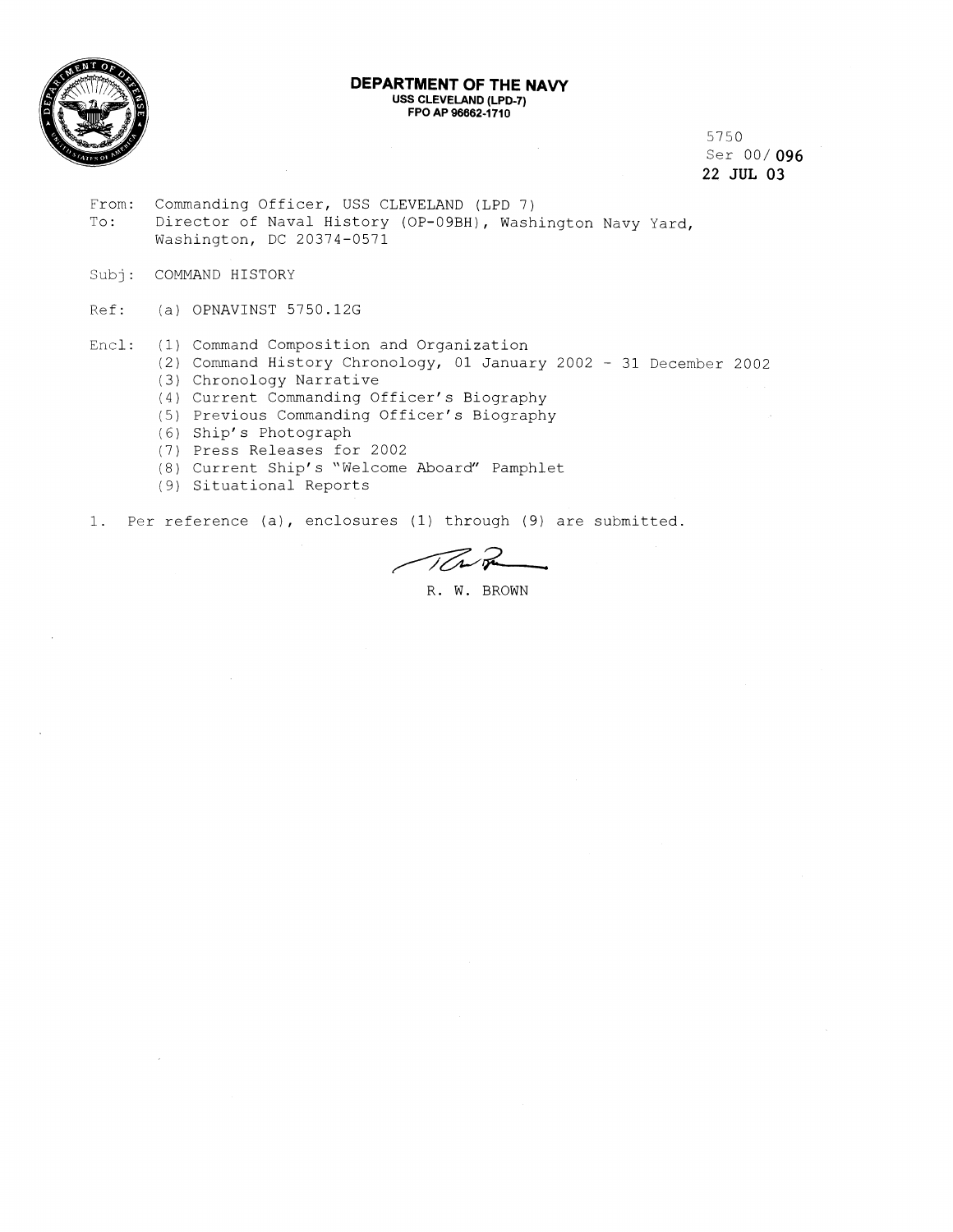### I. COMMAND COMPOSITION AND ORGANIZATION

### **UIC:** 07181, CLE

**Mission:** To boldly and safely conduct Expeditionary Maneuver Warfare in support of our amphibious ready group commander. CLEVELAND has been guided by seven command principles:

- (1) Integrity
- (2) Level of knowledge
- (3) Procedural compliance
- (4) Forceful Backup
- (5) Formality
- *(6)* Questioning attitude
- (7) Foresight

**Organizational Structure-** USS CLEVELAND is attached to COMMANDER, AMPHIBIOUS GROUP THREE.

**Name of Commander-** CAPT Robert W. Brown, USN

**Permanent Duty Station-** Naval Station San Diego, CA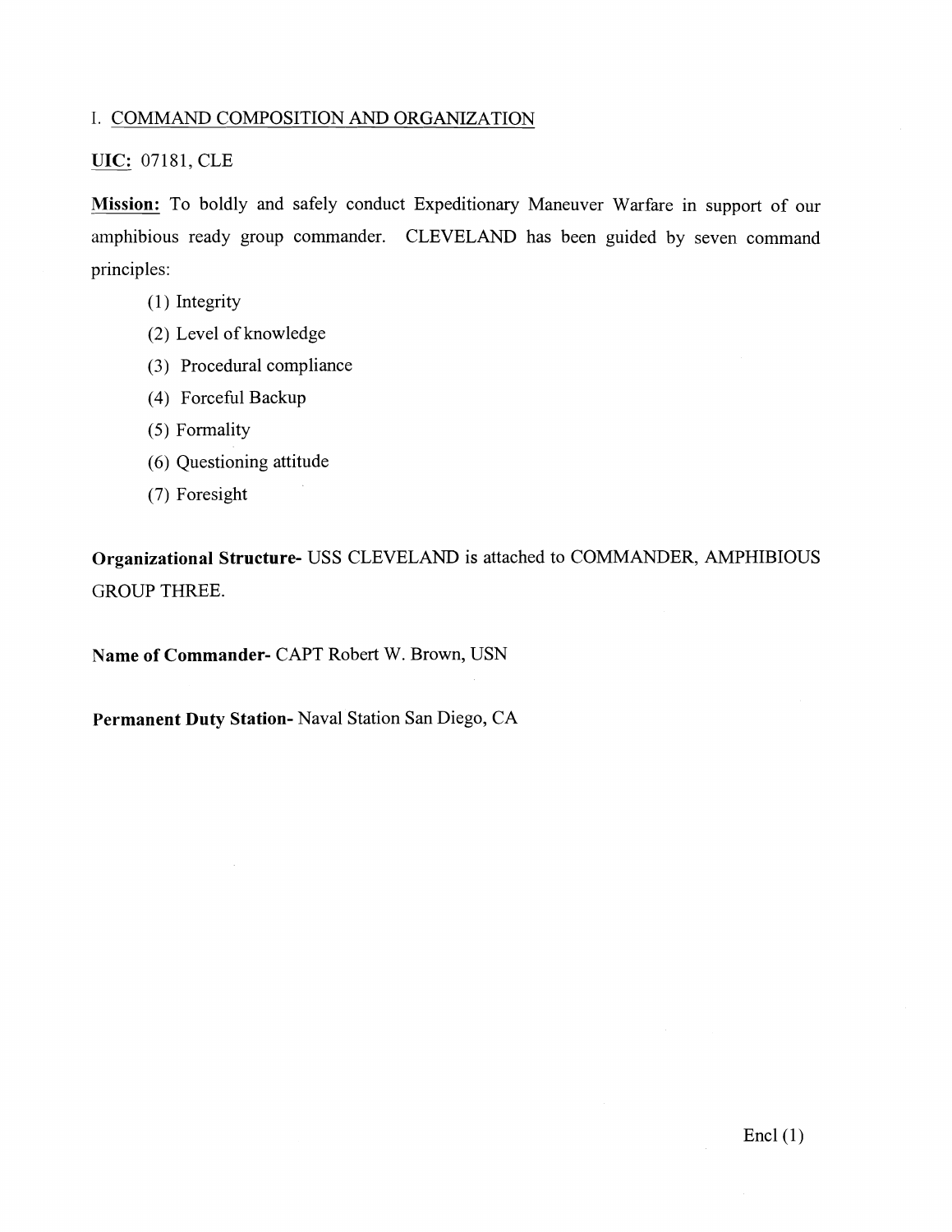# II. CHRONOLOGY

 $\mathcal{L}^{\mathcal{L}}$ 

## 01 JANUARY 2002 -31 DECEMBER 2002

| $01 - 22$ Jan 02:   | Holiday leave and upkeep period                      |
|---------------------|------------------------------------------------------|
| $23 - 25$ Jan 02:   | Underway – Southern California (SOCAL) Operating     |
|                     | Area (OPAREA)                                        |
| 26Jan-05 Feb 02:    | Inport San Diego, CA                                 |
| 06Feb-08Feb02:      | Underway SOCAL OPAREA for DLQs, and RAS with USNS    |
|                     | <b>TIPPECANOE</b>                                    |
| 09-10 Feb 02:       | Inport San Diego, CA                                 |
| 11-14 Feb 02:       | Underway to Seal Beach for Ammo Offload              |
| 15-20 Feb 02:       | Inport San Diego, CA                                 |
| 21-23 Feb 02:       | Transit to Puerto Vallerta, Mexico                   |
| 24-27Feb 02:        | Inport Puerto Vallerta, Mexico (Anchored)            |
| 28 Feb- 08 Mar 02:  | Transit to San Diego and preparation for JSHIP       |
| 09-19 Mar 02:       | Inport San Diego, preparing for PMA                  |
| 20Mar to 23 May 02: | Yard Period (PMA) South West Marine San Diego        |
| 23 May 02:          | Underway, Sea Trials cancelled; Moored Pier Six      |
| 24May-10 Jun 02:    | Inport San Diego, CA                                 |
| 11-12 Jun 02:       | Underway SOCAL OPAREA (Midshipman, Civilians) Moored |
|                     | Pier Six                                             |
| 13-17 Jun 02:       | Inport San Diego, CA                                 |
| 18-21 Jun 02:       | Underway SOCAL OPAREA (Midshipman, Civilians)        |
| 22-08 Jul 02:       | Inport San Diego, CA                                 |

Encl  $(2)$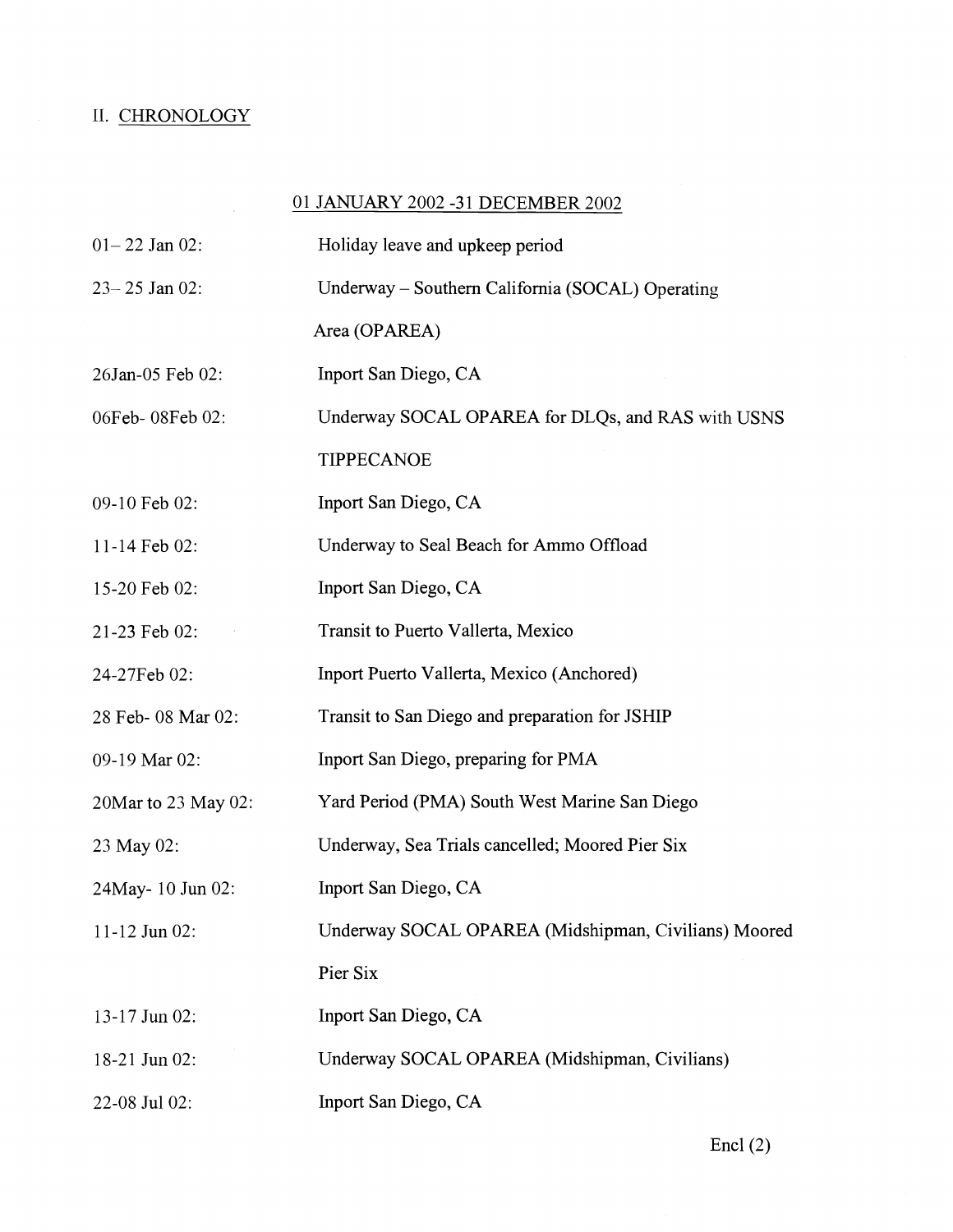| 09-11 Jul 02:      | Underway SOCAL OPAREA (Leaders to Sea, Midshipman)                         |
|--------------------|----------------------------------------------------------------------------|
| 12-14 Jul 02:      | <b>PVST Redondo Beach (Anchored)</b>                                       |
| $15-19$ Jul 02:    | Underway SOCAL OPAREA (Midshipman)                                         |
| 20-30 Jul 02:      | Inport San Diego, CA                                                       |
| 31 Jul- 02 Aug 02: | Underway SOCAL OPAREA CART I/II, ATGPAC, RAS<br>(Midshipman)               |
| 03-12 Aug 02:      | Inport San Diego, CA                                                       |
| 13-16 Aug 02:      | Underway SOCAL OPAREA: PACTRAMID 3, AOT-2, MAGTF-<br>24, JSHIP             |
| 17-18 Aug 02:      | Inport San Diego, CA                                                       |
| 19-23 Aug 02:      | Underway SOCAL OPAREA: MAGTF-24, AOT 2                                     |
| 24 Aug- 03 Sep 02: | Inport San Diego, CA                                                       |
| 04-06 Sep 02:      | Underway SOCAL OPAREA                                                      |
| 07-16 Sep 02:      | Inport San Diego, CA                                                       |
| 17-23 Sep $02$ :   | Underway SOCAL OPAREA: PVST Santa Barbara (Anchored)                       |
| 23-26 Sep 02:      | Underway SOCAL OPAREA: TSTA, ENG LTT, Moored Pier 6<br>evening of the 26th |
| 27 Sep- 07 Oct 02: | Inport San Diego, CA                                                       |
| 08-11 Oct 02:      | Underway SOCAL OPAREA: PVST San Francisco Fleet Week                       |
| 12-14 Oct 02:      | Inport San Francisco, CA                                                   |
| 15-17 Oct 02:      | Underway SOCAL OPAREA                                                      |
| 18-27 Oct 02:      | Inport San Diego, CA                                                       |
| 28-29 Oct 02:      | Underway SOCAL OPAREA: Underway Demonstration                              |
| 30 Oct- 04 Nov 02: | Inport San Diego, CA                                                       |
| 05-07 Nov 02:      | Underway SOCAL OPAREA: Final Evaluation Problem                            |

 $\ddot{\phantom{0}}$ 

 $\overline{c}$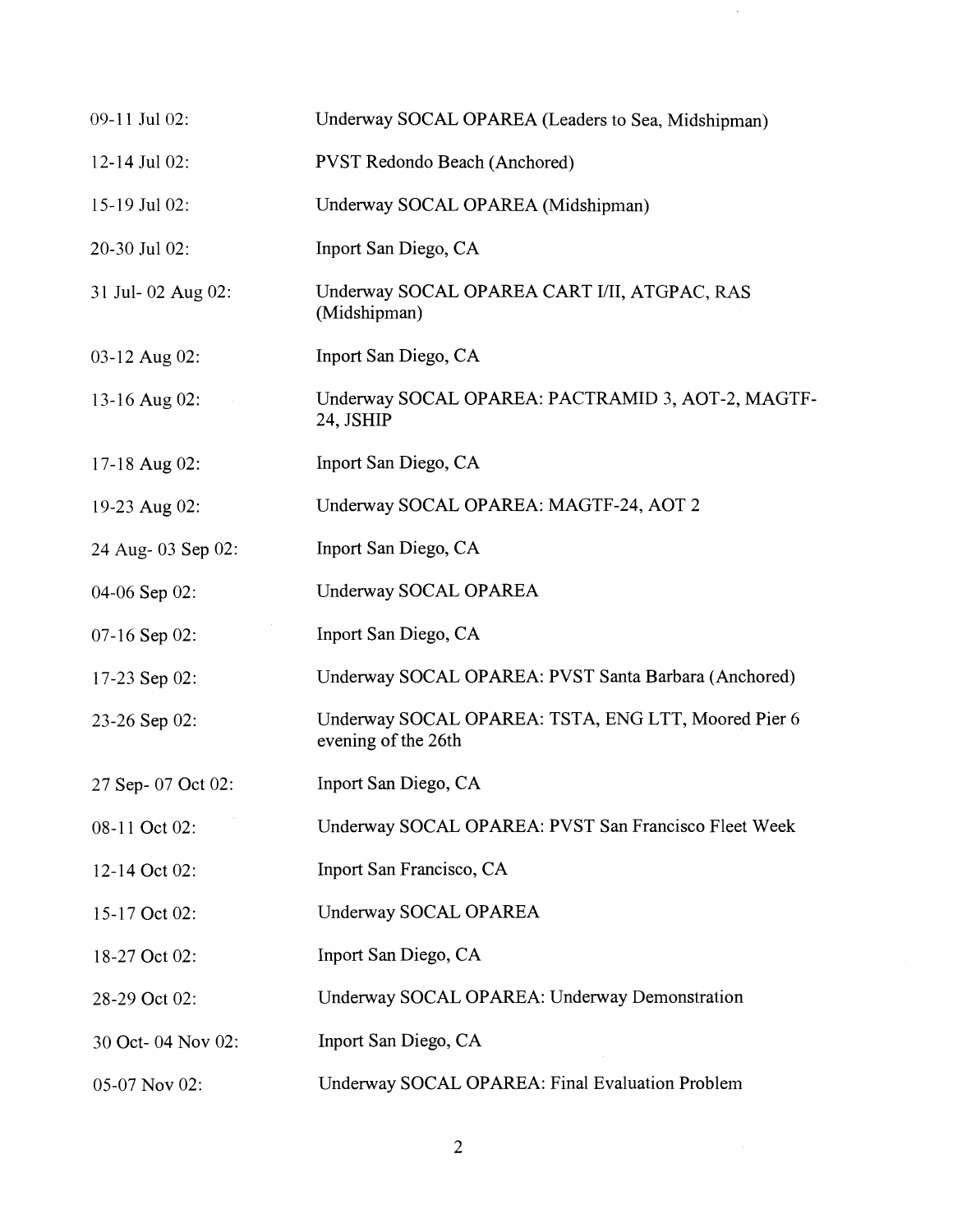| 08-15 Nov 02:         | Inport San Diego, CA                           |
|-----------------------|------------------------------------------------|
| 15 Nov 02:            | <b>Change of Command</b>                       |
| 16-19 Nov 02:         | Inport San Diego, CA                           |
| $20-22$ Nov 02:       | Underway SOCAL OPAREA: VBSS Training, DLOs     |
| 23 Nov- 01 Dec $02$ : | Inport San Diego, CA                           |
| $02-05$ Dec $02$ :    | Underway SOCAL OPAREA: Ammo Onload, Seal Beach |
| $06-13$ Dec 02:       | Inport San Diego, CA                           |
| 14-31 Dec02:          | Holiday leave period                           |

 $\hat{\mathbf{v}}$ 

 $\mathcal{L}^{\text{max}}_{\text{max}}$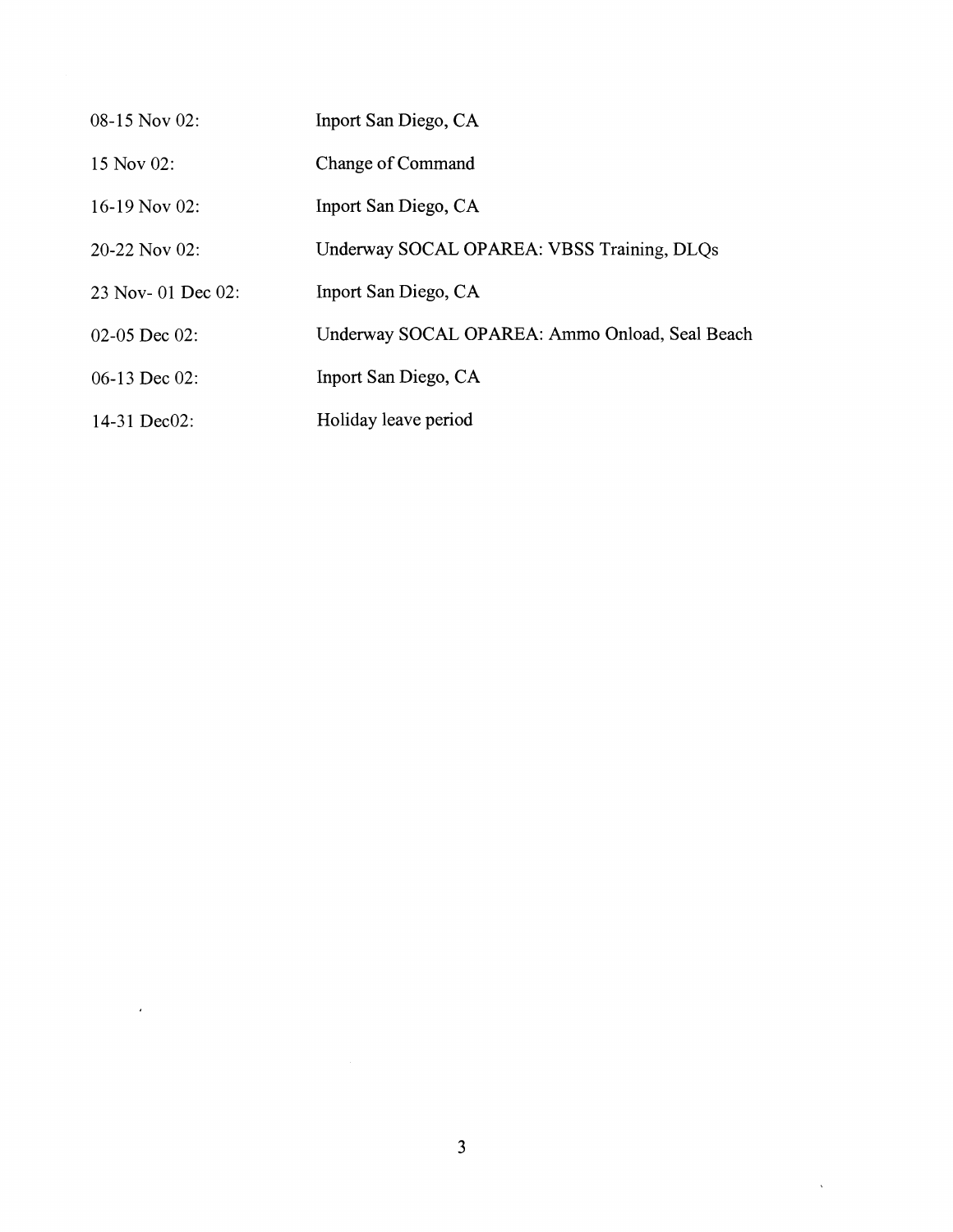### 111. NARRATIVE

2002 provided CLEVELAND the opportunity to reach new goals. It was a year of many changes and hard work. All efforts were focused at getting CLEVELAND and her crew ready for her 2003 deployment.

January 2002 was the end of a much deserved holiday leave and upkeep period. On 23 January, CLEVELAND got underway for three days to sharpen senses and prepare the crew for the long road ahead of them. Those few days were packed with drills, Deck Landing Qualifications (DLQs) and familiarization training with newly arrived Sailors.

After pulling into San Diego Harbor for about ten days, it was time to return to sea for more training, more DLQs and refueling at sea with the USNS TIPPECANOE. CLEVELAND pulled in for the weekend and went out again, except this time the mission was to offload remaining ammunition at Seal Beach in preparation for our Phased Maintenance Availability. Our Sailors from Deck Department were instrumental during this evolution, offloading all ammo onto LCUs quickly and safely. This made it possible for CLEVELAND to be ahead of schedule and return to port early the evening of the  $14<sup>th</sup>$ .

CLEVELAND remained in San Diego for five more days, then left for Puerto Vallerta, Mexico for a last chance liberty port before entering a 9 week Phased Maintenance Availability (PMA.) Plaques were exchanged between CLEVELAND, the mayor, the local police department and the Mexican Navy. She remained anchored in the harbor for four days. On the morning of the  $24<sup>th</sup>$ , she weighed anchor and headed north to the Southern California Operations Area (SOCAL OPAREA.) Upon arrival on the 28<sup>th</sup> of February, CLEVELAND's Air Department and Crash and Salvage teams were put to the test, training for JSHIP exercises which involved landing army helicopters with army pilots on an LPD. CLEVELAND

Encl $(3)$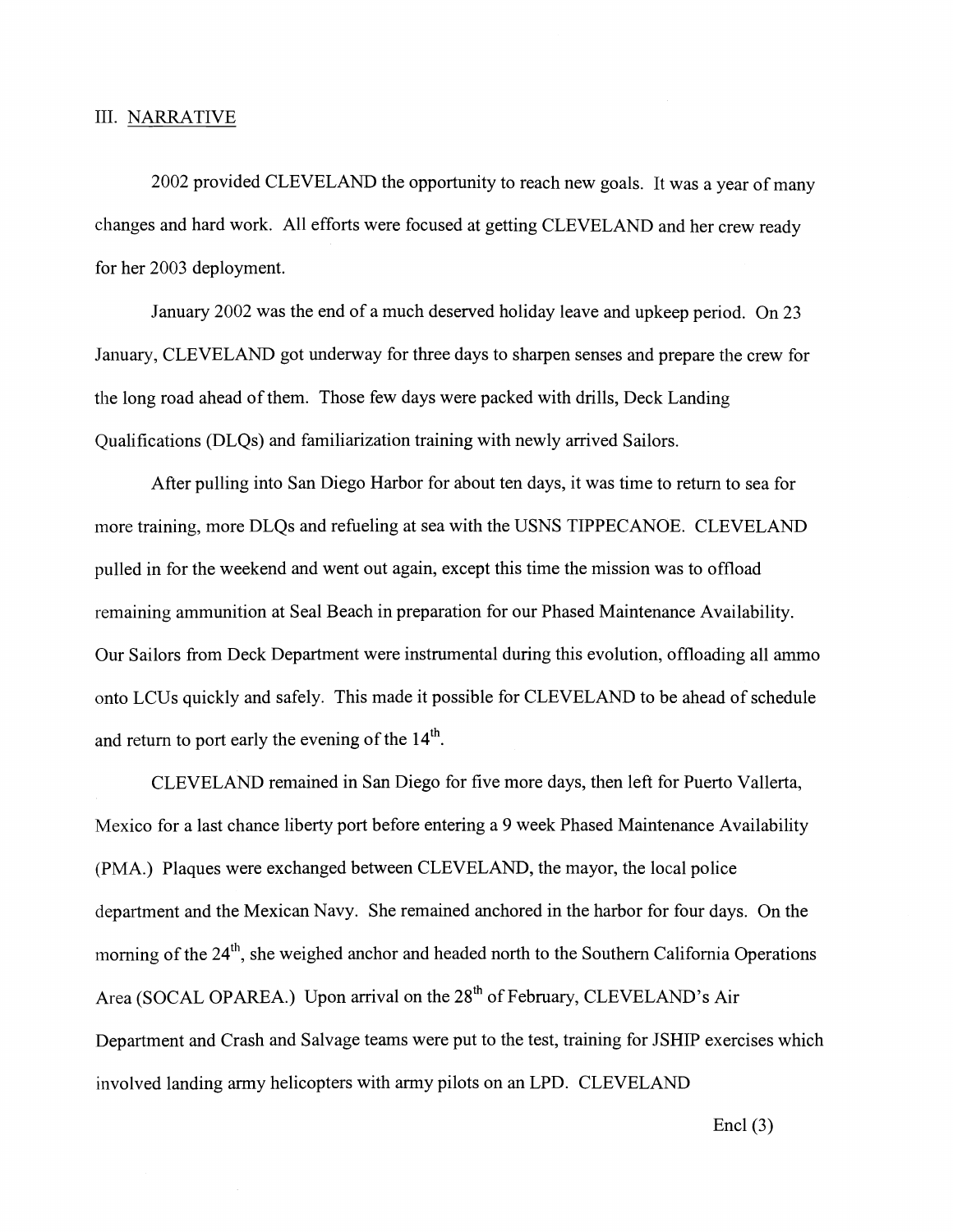was the first LPD to perform this task and surpassed all expectations from the embarked JSHIP organization.

After completing JSHIP, CLEVELAND returned to her homeport of San Diego on the 8<sup>th</sup> of March in preparation for the up coming PMA. For ten days, the chain of command from Work Center Supervisors and above continually groomed jobs in an effort to ensure that each department received the much needed work they required. On the  $20<sup>th</sup>$  of March, CLEVELAND was towed over to South West Marine San Diego to commence many needed overhauls and upgrades. The amount of work compressed into this package made CLEVELAND the largest job ever completed by South West Marine. The jobs ranged from a massive removal of asbestos insulation, removing and replacing many pumps and valves in the Main Engine rooms, applying new layers of PRC coating in almost every space onboard, removal of over thirty urinals, and Damage Control Assessments of all repair lockers, removal of over fifty interior and exterior water tight doors for powder coating, tiger teams working around the clock to paint every space aboard, installing thirteen new package air conditioning units, rehabilitation of A&R berthing and Combat Systems head, and the removal and install of two rebuilt CIWS mounts, overhauling, painting, and preserving every tank onboard, installing eddy pumps for all three CHT pump rooms, installing radar tank level indicators (TLIs), remodeling the wardroom and installing a new wood deck in the well deck. This is just a few of the many projects that were completed during this short nine-week availability.

23 May 2002, CLEVELAND were finally finished with the overhaul from South West Marine. and was moved to Pier Six, back at Naval Station San Diego. After 24 May, while inport, the crew readied the ship for the arrival of midshipman as part of their summer cruise.

 $\overline{2}$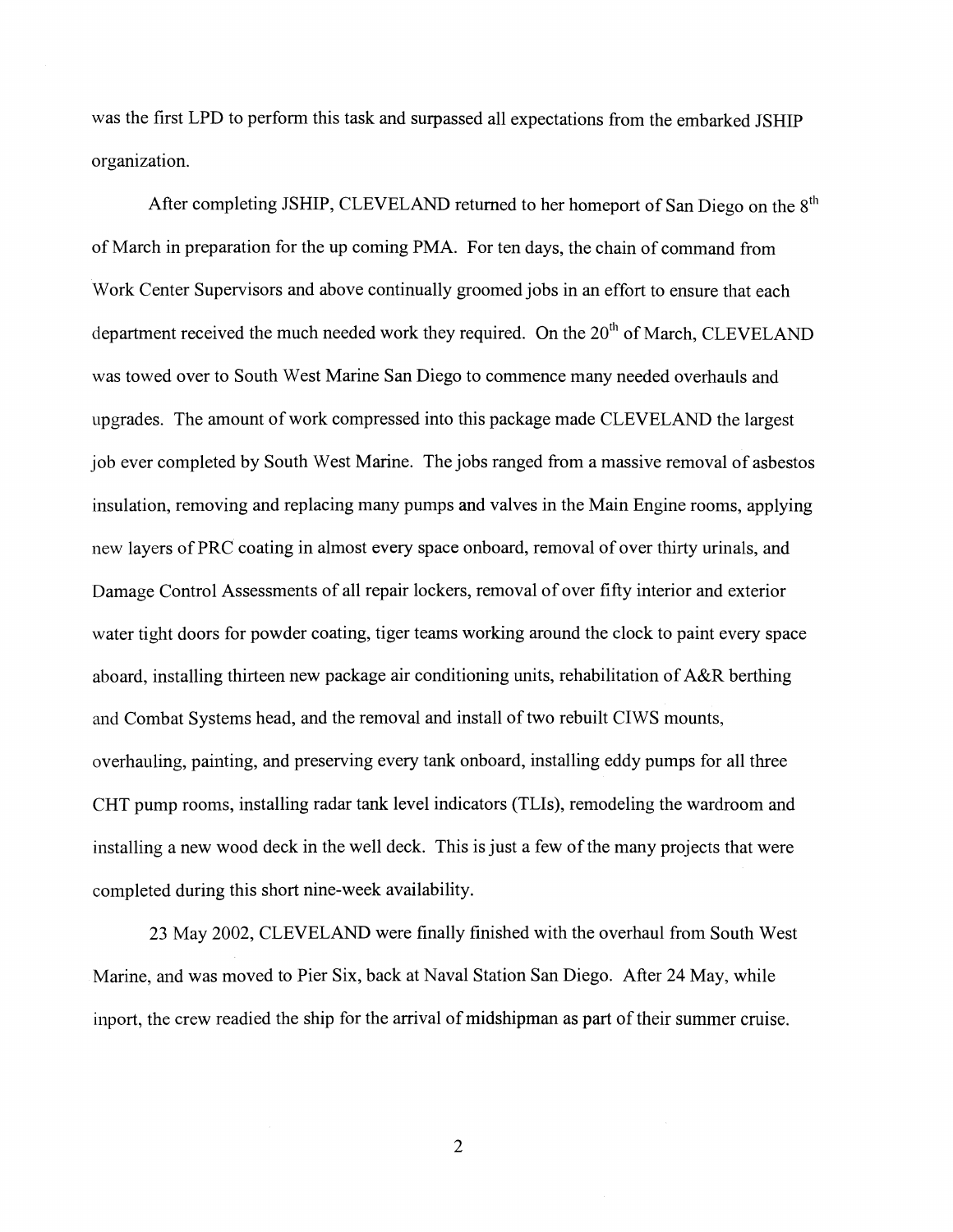On 11 June, CLEVELAND went to sea with midshipmen and some civilians to demonstrate CLEVELAND'S new additions and check systems. She returned the following day, with only her port anchor. The starboard anchor detached while performing a drop test. The swivel shot on the detachable link failed. The anchor was recovered from 32-38.00 north, 117-13.37 west. She got underway again between the  $18<sup>th</sup>$  and the  $21<sup>st</sup>$  for more system checks and operational tests.

09 July, CLEVELAND got underway for 'Leaders to Sea,' which included local business owners, and politicians. This was an awesome opportunity for CLEVELAND to demonstrate to the local community the effective use of federal tax dollars. Various operations and drills were perfonned so our guests could see that CLEVELAND was making the most effective use of tax dollars and why local support is critical to our Sailors and for the US Navy. She anchored on the 11<sup>th</sup> of July to enjoy a three-day port visit in Redondo Beach, California. CLEVELAND got underway on the 15<sup>th</sup> and arrived back in San Diego on the 19<sup>th</sup>, remaining inport until the 30<sup>th</sup>.

On 31 July, CLEVELAND got underway with Afloat Training Group (ATG) for CART II and to refuel. CLEVELAND passed CART II and returned on 02 August. From the  $13<sup>th</sup>$  to the 16"', CLEVELAND conducted JSHIP, and Amphibious Orientation Training (AOT-2) in preparation for deployment. CLEVELAND returned to San Diego for that weekend and returned to sea from 19 to 23 August to continue more drills and training in support of AOT. From the  $24<sup>th</sup>$  of August to the  $3<sup>rd</sup>$  of September, CLEVELAND remained inport San Diego.

From the  $4<sup>th</sup>$  to the  $6<sup>th</sup>$ , CLEVELAND returned to the SOCAL OPAREA to continue preparing and training for deployment. After returning to Naval Station San Diego on the  $7<sup>th</sup>$ , CLEVELAND got underway on the  $17<sup>th</sup>$  and proceeded north to Santa Barbara, California. It was on this short voyage that Commander Hogsten was relieved by Lieutenant Commander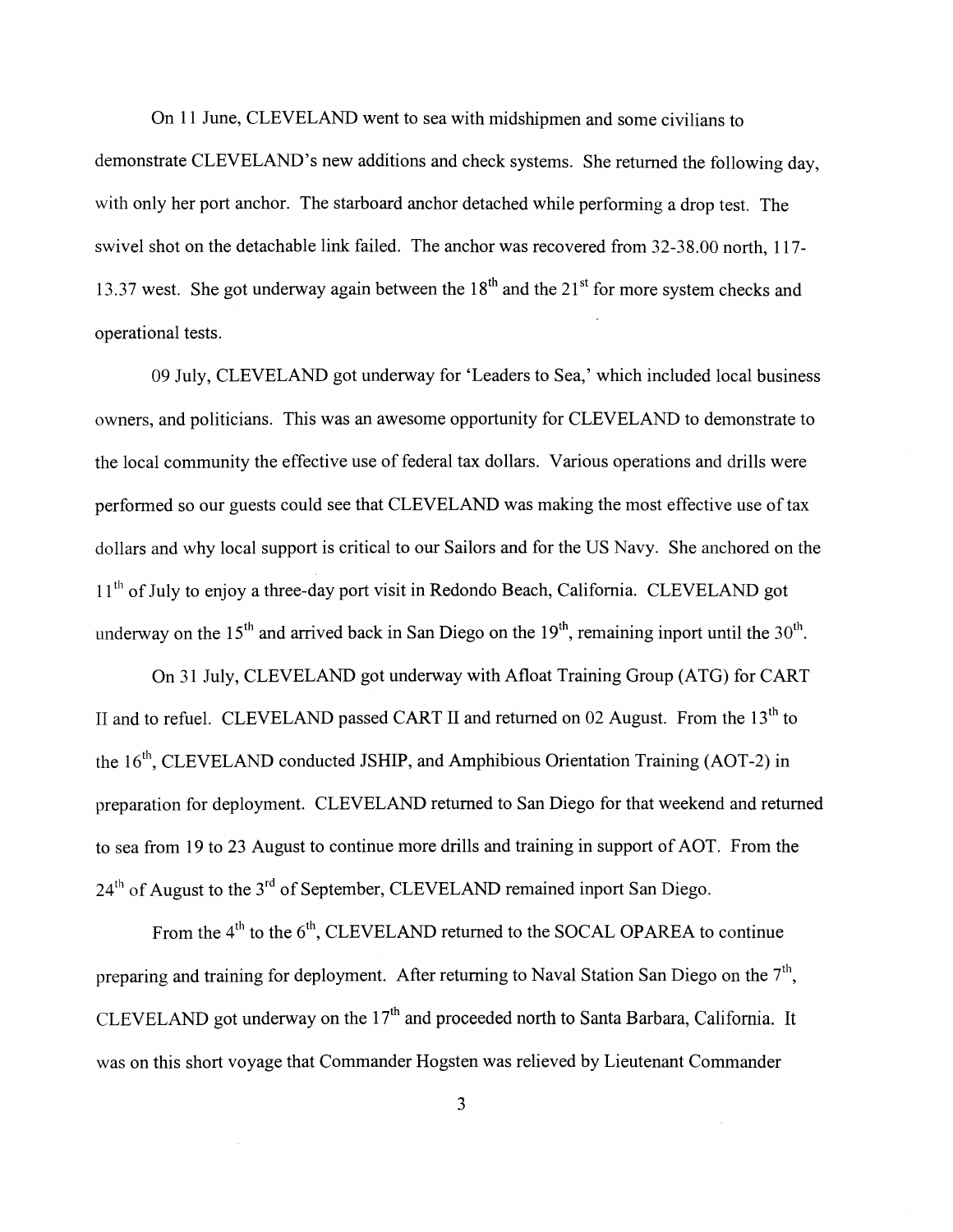Rodgers as Executive Officer. From the arrival on the  $20<sup>th</sup>$  until she departed, favorable community relations were built between ship's company and the local Navy League. Many tours were provided and on the night of the 23<sup>rd</sup>, CLEVELAND organized and catered a reception on the flight deck, providing an excellent opportunity for our gracious hosts to observe a beautiful Southern California sunset. She weighed anchor the following morning to return to the SOCAL OPAREA and to complete the Tailored Ship Training Assessment (TSTA) and a focused training provided by ATG Limited Training Teams (LTT). On the evening of the  $26<sup>th</sup>$ , we moored to Pier Six at Naval Station San Diego. She remained inport up to the  $7<sup>th</sup>$  of October.

On 08 October, CLEVELAND set sail to San Francisco for the annual Fleet Week celebration, the first one held since the  $9/11$  attacks. She arrived on the morning of the  $12<sup>th</sup>$ , enjoved a couple days of liberty, and departed on the morning of the 15<sup>th</sup> and returned to San Diego on the 17<sup>th</sup> where she moored inport San Diego from the 18<sup>th</sup> to the 27<sup>th</sup>. From the 28<sup>th</sup> to the 29<sup>th</sup>, CLEVELAND's Engineering Department performed superbly for Underway Demonstration. Upon completion, CLEVELAND'S Engineers received high praises and earned the title 'Best Engineering Team' on the West coast. They performed better on all drills and evolutions than any other ship regardless of propulsion type. From the  $30<sup>th</sup>$  to the  $4<sup>th</sup>$  of November CLEVELAND remained inport San Diego.

On the 5<sup>th</sup> of November, CLEVELAND returned to sea to complete the Final Evaluation Problem (FEP). It was now time for all the other training teams to step up to the challenge and be assessed for deployment. For two days, the crew was challenged in the repair lockers, gun mounts, in the Combat information Center (CIC), and the Bridge team. All watch teams and training teams performed to an exemplary standard. After completing FEP in a two-day record, we returned to Naval Station San Diego to prepare for the change of command ceremony on the  $15$ <sup>th.</sup>

**4**